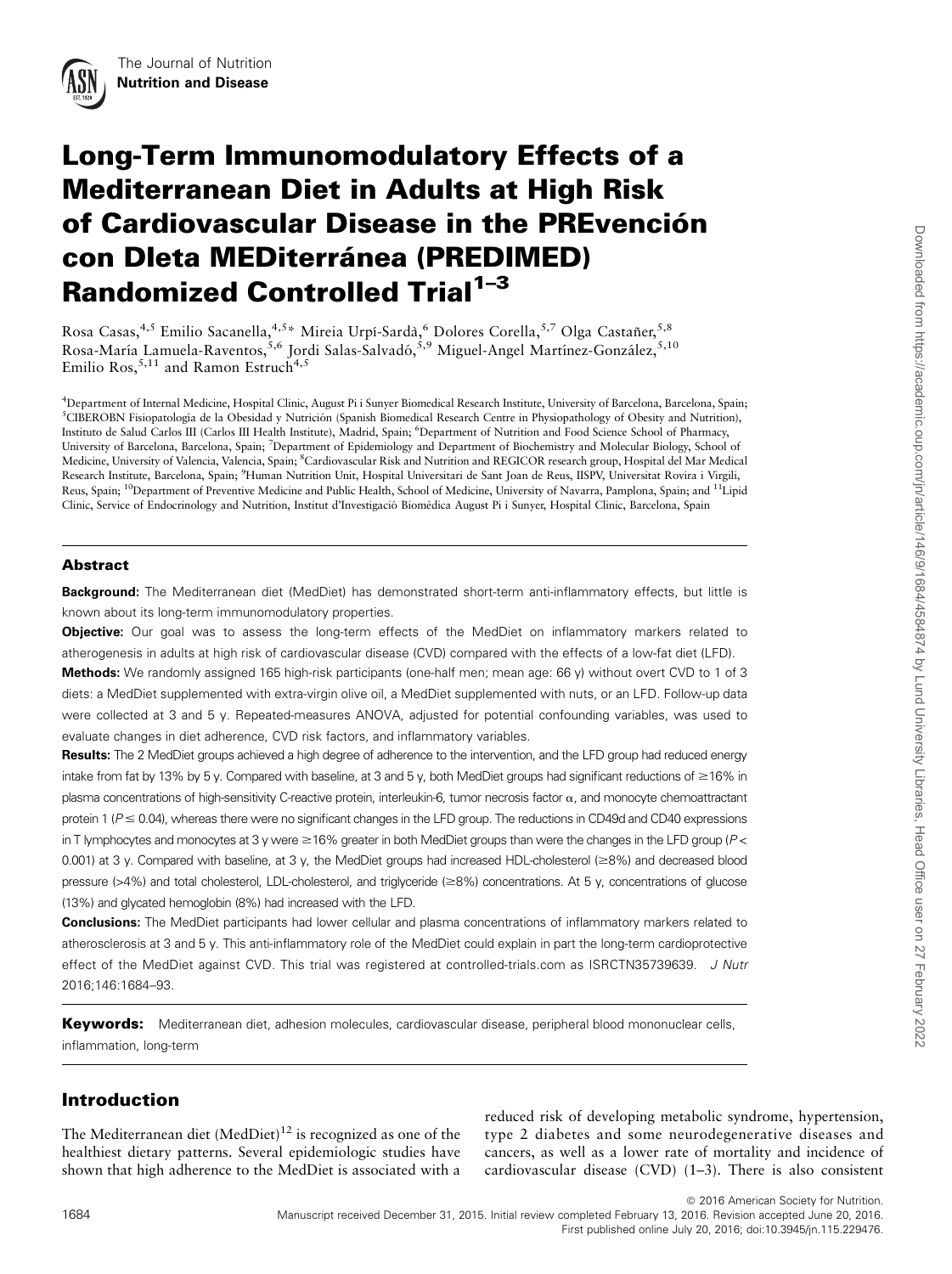evidence demonstrating that the MedDiet improves classic CVD risk factors (4, 5). Accordingly, intervention studies such as the PREDIMED (PREvención con DIeta MEDiterránea) study (6, 7) and the Lyon Diet Heart Study (8) have demonstrated the beneficial effect of the MedDiet on the primary and secondary prevention of CVD, respectively.

Atherosclerosis is a complex degenerative process in which monocytes and T cells play a key role. The cells migrate from the circulation to the subendothelial space, where they differentiate into macrophages and later into foam cells after taking up oxidized LDL (9–11). In parallel, the endothelium is activated because of the accumulation of modified LDL and upregulates the expression of adhesion molecules such as vascular cell adhesion molecule 1 (VCAM-1), intercellular adhesion molecule 1 (ICAM-1), E-selectin, P-selectin, and other chemotactic agents, such as monocyte chemoattractant protein 1 (MCP-1) (12, 13), which perpetuate the activation, recruitment and transmigration of monocytes, lymphocytes, and other inflammatory cells across the endothelial layer into the subendothelial space, thereby initiating the formation of atheroma plaque (10, 12).

Clinical and epidemiologic studies have shown that adherence to the MedDiet is associated with antiatherogenic effects (14), such as reduced blood pressure (BP) (15, 16); improved lipid profile (17, 18); and diminished vascular inflammation (19, 20), oxidative stress (21, 22), and endothelial dysfunction (23, 24).

Previous substudies of the PREDIMED trial revealed that a MedDiet supplemented with extra-virgin olive oil (EVOO) or nuts reduced systemic inflammatory biomarkers related to atherosclerosis [TNF- $\alpha$ , IL-6, and C-reactive protein (CRP)] after 3 mo (19) and 1 y (14, 20) of intervention. In addition, at 3 and 12 mo, monocyte expression of CD49d, an adhesion molecule crucial for leukocyte homing, and CD40, a proinflammatory ligand, decreased after both MedDiets (19, 20).

Whether this anti-inflammatory effect of the MedDiet is maintained in the long-term remains to be elucidated. The aim of this study (ISRCTN35739639) was to assess changes in the expression of adhesion molecules related to atheroma plaque formation and changes in the plasma concentrations of the main and more studied immunomodulatory biomarkers [high-sensitivity C-reactive protein (hs-CRP), IL-6,  $TNF-\alpha$ , and MCP-1] related to atherosclerosis after 3 and 5 y of intervention in a subcohort of the PREDIMED study. These are secondary outcomes of our randomized controlled trial.

### Methods

Design. The PREDIMED study is a parallel-group, single-blind, multicenter, randomized, controlled 5-y clinical trial conducted in Spain to assess the effects of the MedDiet on the primary prevention of CVD (www.predimed.es) (5, 6). The design, methodology, and eligibility criteria for the PREDIMED study have been described elsewhere (5, 6).

Setting and participants. From October 2003 to November 2004 we screened 193 consecutive candidates to the PREDIMED study recruited in primary care centers associated with the Hospital Clínic of Barcelona, Spain. Twenty-nine of these candidates did not fulfill the inclusion criteria. Four participants withdrew before 5 y—1 from the group that consumed the Mediterranean diet supplemented with 50 mL extra-virgin olive oil/d (MedDiet+EVOO), 1 from the group that consumed the Mediterranean diet supplemented with 30 g mixed nuts/d (MedDiet+nuts), and 2 from the control low-fat diet (LFD) group. Thus, 160 subjects completed the study, including 74 men (55–80 y of age) and 86 women (60–80 y of age) who were free of CVD at inclusion but had either type 2 diabetes mellitus or  $\geq$ 3 of the following CVD risk factors: current smoking, hypertension, high concentrations of LDL cholesterol, low concentrations of HDL cholesterol, overweight or obesity, or family history of premature coronary artery disease (CAD). Further details of the inclusion and exclusion criteria can be found elsewhere (5, 6).

Diets, physical activity, and clinical measurements. All the participants were randomly assigned to 1 of 3 intervention groups: the MedDiet+EVOO, the MedDiet+nuts (walnuts, almonds, and hazelnuts), or the control LFD, as described elsewhere (5, 6).

Random assignment was performed centrally by means of a computer-generated random-number sequence. The baseline examinations included the administration of 14-item and 9-item questionnaires to assess adherence to the MedDiet and the LFD, respectively, a 137-item FFQ, and the Minnesota Leisure-Time Physical Activity Questionnaire (5, 6). In addition, the study nurse administered a 47-item questionnaire about education, lifestyle, chronic illness, and medication used; performed anthropometric and BP measurements (Omron HEM-705CP), and obtained prespecified biological samples that were stored at  $-80^\circ$ C until assay (4–6). These examinations were repeated at years 3 and 5 of follow-up.

The same dietitian performed the interventions in the 3 study groups. All participants received quarterly individual and group educational sessions that included a face-to-face interview and a group session specific to each intervention group and included no more than 20 participants/ group. In the individual session, the dietitian gave personal recommendations directed to improve adherence to the MedDiet or LFD, depending on the intervention assigned. In the group sessions, participants were provided with descriptions of seasonal foods, shopping lists, weekly meal plans, and cooking recipes according to the intervention group assigned. Participants allocated to the LFD group were advised to reduce all types of fat and were given written recommendations according to American Heart Association guidelines (25). In the 2 MedDiet groups, participants were encouraged to increase their intake of vegetables ( $\geq$ 2 servings/d), fresh fruit ( $\geq$ 3 servings/d), legumes, nuts, fish, or seafood ( $\geq$ 3 servings/wk), and to use olive oil for cooking and dressings.

<sup>&</sup>lt;sup>1</sup> The Center of Biomedical Research in Physiopathology of Obesity and Nutrition (CIBEROBN) is an initiative of Health Institute Carlos III (ISCIII), Spain (PI13/02184). MU-S was supported by the ''Ramon y Cajal'' program of Ministerio de Economía y Competitividad (MINECO) and European Social Fund. OC was supported by JR14/00008. The Fundación Patrimonio Comunal Olivarero, the California Walnut Commission, Borges SA, and Morella Nuts SA donated the olive oil, walnuts, almonds, and hazelnuts, respectively, used in the study.

<sup>2</sup> Author disclosures: R-M Lamuela-Raventos served on the board of and received lecture fees from FIVIN, received lecture fees from Cerveceros de España, and received lecture fees and travel support from PepsiCo. J Salas-Salvadó serves on the board of and has received grant support from the International Nut and Dried Fruit Council; he also received consulting fees from Danone and grant support from Eroski and Nestle. E Ros is an unpaid member of ´ the Scientific Advisory Committee of the California Walnut Commission, and he has received grants from that commission through his institution. R Estruch served on the board of and received lecture fees from the Research Foundation on Wine and Nutrition (FIVIN), served on the boards of the Beer and Health Foundation and the European Foundation for Alcohol Research (ERAB), received lecture fees from Cerveceros de España and Sanofi-Aventis, and received grant support through his institution from Novartis. R Casas, E Sacanella, M Urpí-Sardà, D Corella, O Castañer, and M-A Martínez-González, no conflicts of interest.

<sup>3</sup> Supplemental Tables 1 and 2 are available from the ''Online Supporting Material'' link in the online posting of the article and from the same link in the online table of contents at http://jn.nutrition.org.

<sup>\*</sup>To whom correspondence should be addressed. E-mail: esacane@clinic.ub.es. <sup>12</sup> Abbreviations used: BP, blood pressure; CAD, coronary artery disease; CRP, C-reactive protein; CVD, cardiovascular disease; EVOO, extra-virgin olive oil; hs-CRP, high-sensitivity C-reactive protein; ICAM-1, intercellular adhesion molecule 1; LFD, low-fat diet; MCP-1, monocyte chemoattractant protein 1; MedDiet, Mediterranean diet; MedDiet+EVOO, Mediterranean diet supplemented with 50 mL extra-virgin olive oil/d; MedDiet+nuts, Mediterranean diet supplemented with 30 g mixed nuts/d; PBMC, peripheral blood mononuclear cell; PREDIMED, PREvención con DIeta MEDiterránea; VCAM-1, vascular cell adhesion molecule 1.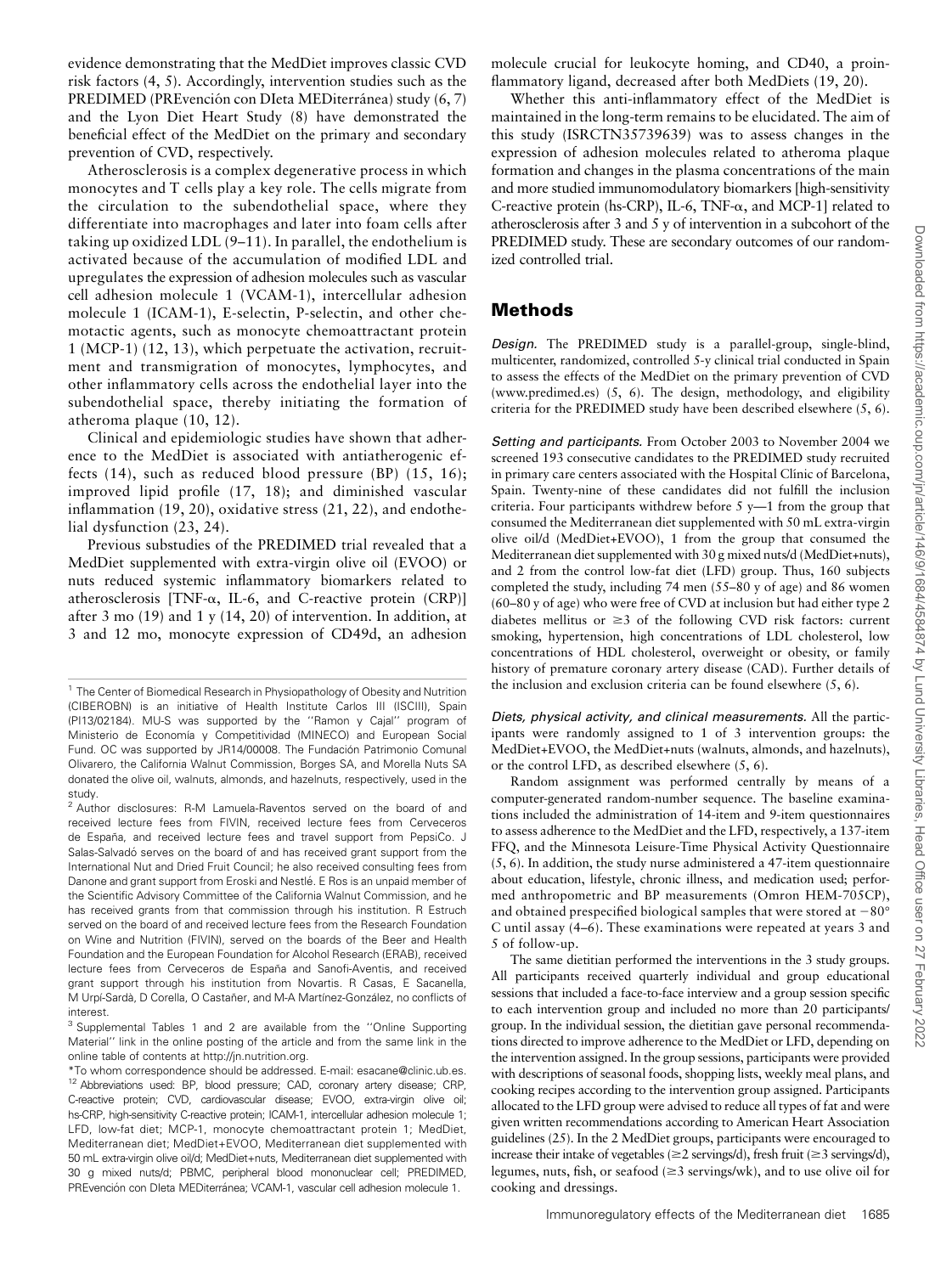Participants in the 2 MedDiet groups were given supplementary foods at no cost. These foods included either EVOO (1 L/wk for the participants and their families) or mixed nuts (30 g/d: 15 g walnuts, 7.5 g hazelnuts, and 7.5 g almonds) according to the intervention group. The composition of the olive oil and nuts used in the study was measured by standard methods in a reference laboratory and is shown in Table 1 (5). Energy restriction was not specifically advised nor was physical activity promoted in any of the 3 groups.

Ethics statement. All participants provided signed informed consent. The Institutional Review Board of the Hospital Clinic (Barcelona, Spain), accredited by the US Department of Health and Human Services update for Federalwide Assurance for the Protection of Human Subjects for International (Non-US) Institutions no. 00000738, approved the study protocol 16 July 2002.

Laboratory measurements. The main outcome measurements were changes in circulating adhesion molecules involved in the first stages of atherosclerosis development at baseline and after 3 and 5 y of intervention.

First, peripheral blood mononuclear cells (PBMCs) were isolated from whole blood by Ficoll/Hypaque (Lymphoprep; Axis-Shield) density-gradient. The expression of adhesion molecules on the surface of PBMCs was analyzed via double direct immunofluorescence with the use of commercial monoclonal antibodies while following the manufacturer's instructions. The adhesion molecules analyzed included the following: anti-CD14 and anti-CD2 monoclonal antibodies (Caltag) as markers of monocytes and T-lymphocytes, anti-CD11a and anti-CD11b (Bender Medsystems), anti-CD49d (Cytogmos), and anti-CD40 (Caltag). Cell counts (5000 events for T lymphocytes and 2000 for monocytes) and fluorescence analysis were performed in a FACSCalibur Flow Cytometer (Becton-Dickinson) with the use of CellQuest software. The results are expressed as mean fluorescence intensity in arbitrary units.

Plasma was obtained after centrifugation of blood. Plasma and PBMCs were stored at  $-80^{\circ}$ C until assay. Plasma concentrations of 4 inflammatory biomarkers related to different stages of the atherosclerotic process were measured. hs-CRP was determined by standard ELISAs (5). IL-6, TNF- $\alpha$ , and MCP-1 were determined with the use of the Bio-Plex Pro cytokine, adhesion molecule, and chemokine assays (Bio-Rad Laboratories), which are based on magnetic bead-based multiplex assays designed to measure multiple cytokines, adhesion molecules, and chemokines in matrices of plasma. Data from reactions were acquired with the use of the Luminex system. A high-speed digital processor efficiently managed the data output, which was further analyzed and presented as fluorescence intensity and target

**TABLE 1** FA, tocopherol, and sterol composition of the extravirgin olive oil and nuts used in the trial<sup>1</sup>

| Constituents                   | Extra-virgin<br>olive oil | Walnuts        | Almonds        | Hazelnuts      |
|--------------------------------|---------------------------|----------------|----------------|----------------|
| Total fat. %                   | $100 -$                   | $62.9 \pm 0.3$ | $50.2 \pm 0.2$ | $53.2 \pm 0.3$ |
| Palmitic acid, %               | $8.2 \pm 0.2$             | $6.3 \pm 0.0$  | $7.4 \pm 0.1$  | $7.4 \pm 0.1$  |
| Stearic acid. %                | $3.2 \pm 0.1$             | $2.6 \pm 0.0$  | $1.8 \pm 0.0$  | $1.9 \pm 0.1$  |
| Oleic acid. %                  | $75.0 \pm 0.8$            | $14.0 \pm 0.3$ | $61.2 \pm 0.4$ | $72.1 \pm 0.2$ |
| Linoleic acid, %               | $6.8 \pm 0.2$             | 61.3 $\pm$ 0.4 | $26.7 \pm 0.2$ | $13.3 \pm 0.2$ |
| $\alpha$ -Linolenic acid, %    | $0.4 \pm 0.0$             | $14.3 \pm 0.1$ | $0.1 \pm 0.0$  | $0.8 \pm 0.0$  |
| $\alpha$ -Tocopherol, mg/100 g | $14.7 \pm 0.0$            | $4.9 \pm 0.1$  | $48.4 \pm 0.9$ | $38.8 \pm 1.5$ |
| B-Tocopherol, mg/100 g         | $4.3 \pm 0.0$             | $2.0 \pm 0.1$  | $5.4 \pm 0.9$  | $8.8 \pm 1.5$  |
| $\gamma$ -Tocopherol, mg/100 g | $0.4 \pm 0.0$             | $50.2 \pm 1.3$ | $6.0 \pm 0.2$  | $20.7 \pm 0.4$ |
| Total sterols, mg/100 g        | $156 \pm 0$               | $199 \pm 8$    | $224 \pm 25$   | $175 \pm 9$    |
| <b>B-Sitosterol, %</b>         | $95.5 \pm 0.1$            | $84.0 \pm 0.8$ | $79.1 \pm 0.5$ | $82.8 \pm 1.1$ |
| Campesterol, %                 | $3.2 \pm 0.0$             | $5.3 \pm 0.0$  | $3.3 \pm 0.0$  | $5.2 \pm 0.1$  |
| $\Delta$ -5-Avenasterol, %     | < 0.1                     | $7.6 \pm 0.9$  | $6.3 \pm 1.2$  | $11.1 \pm 0.2$ |

<sup>1</sup> Values are means  $\pm$  SDs of 6 measurements of random samples from different lots.

concentrations on the Luminex 200 system. Thereafter, the data were processed and analyzed with the Bio-Plex Manager 6.1. We performed all analyses in duplicate.

The analytes determined for each participant in frozen samples of whole serum or plasma as appropriate were as follows: blood glucose concentrations with the use of the glucose–oxidase method; serum insulin concentration by radioimmunoassay; cholesterol and TG concentrations by enzymatic procedures; HDL cholesterol concentration after precipitation with phosphotungstic acid and magnesium chloride; and apoA1 and B concentrations with the use of turbidimetry. In a random sample of 90 participants (56%), we measured urinary tyrosol and hydroxytyrosol concentrations by gas chromatography–mass spectrometry as markers of adherence to EVOO intake and the a-linolenic acid (18:3n-3) plasma content by GC as a measure of adherence to nut (walnut) intake (5, 6).

Diagnostic criteria for new cases of diabetes. We considered new cases of type 2 diabetes mellitus to include all those patients without a previous diagnosis of the disease who fulfilled the diagnostic criteria of the American Diabetes Association for type 2 diabetes mellitus (26) (plasma glycemia  $\geq$ 124 mg/dL and/or glycated hemoglobin  $\geq$ 6.5%) during the follow-up period of the PREDIMED trial.

Statistical analyses. For a parallel design, the sample size was determined with the ENE 3.0 statistical program (GlaxoSmithKline) while assuming a maximum loss of 10% of participants. To detect a mean difference of 10 mean fluorescence units in the expression of monocyte CD49d with a conservative SD of 10, 20 subjects were needed to complete the study ( $\alpha$  risk = 0.05; power = 0.9). Monocyte expression of CD49d was considered to be the primary outcome and was used to determine the sample size. Nonetheless, changes in all of the endpoints were of equal interest in this study.

We used descriptive statistics with means  $\pm$  SDs for the baseline characteristics of the participants. We transformed variables with a skewed distribution (CD49d for T lymphocytes and monocytes and hs-CRP) to their ln for analysis. We used descriptive statistics with means  $\pm$  SDs for the baseline characteristics of the participants. Categorical variables are expressed as percentages. Differences in food and nutrient intake, adiposity, and CVD risk factors at baseline and at 3 and 5 y were assessed by a Student's  $t$  test. One-factor ANOVA was used, as appropriate, to determine differences in the baseline characteristics between the 3 study groups. Repeated-measures ANOVA was used to compare changes in food and nutrient intake, adiposity markers, and CVD risk factors, in which we tested the effects of interaction of 2 factors: time as a within-participants factor with 2 levels—at baseline and at 3 y, at baseline and at 5 y, and at 3 and 5 y—and the 3 intervention groups, adjusting for potential confounding variables, including age; sex; BMI; waist circumference; and antihypertensive drug, oral hypoglycemic agent, and lipid-lowering agent use. Changes in adhesion molecules and other inflammatory biomarkers were measured with the use of repeatedmeasures ANOVA in which we tested the effects of interaction of 2 factors: time as a within-participants factor with 3 levels—at baseline, at 3 y, and at 5 y—and the 3 intervention groups, adjusting for potential confounding variables, including age; sex; BMI; waist circumference; and aspirin, oral hypoglycemic agent, and statin use. To test the effects of individual factors, we calculated the differences between 3 y and baseline and 5 y and baseline values for the adhesion molecules and inflammatory molecules and then applied an ANOVA test, with the intervention group as fixed factors. Significant interactions were assessed by simple-effect analysis. All the multiple contrasts were adjusted by a Bonferroni post hoc test. Within- and between-group differences were expressed as estimated means (95% CIs). The significance level was set at  $P < 0.05$ . All analyses were performed with the use of SPSS version 20.0.

## **Results**

Study population. Of the 165 participants included, equal numbers ( $n = 55$ ) were randomly assigned to each of the 3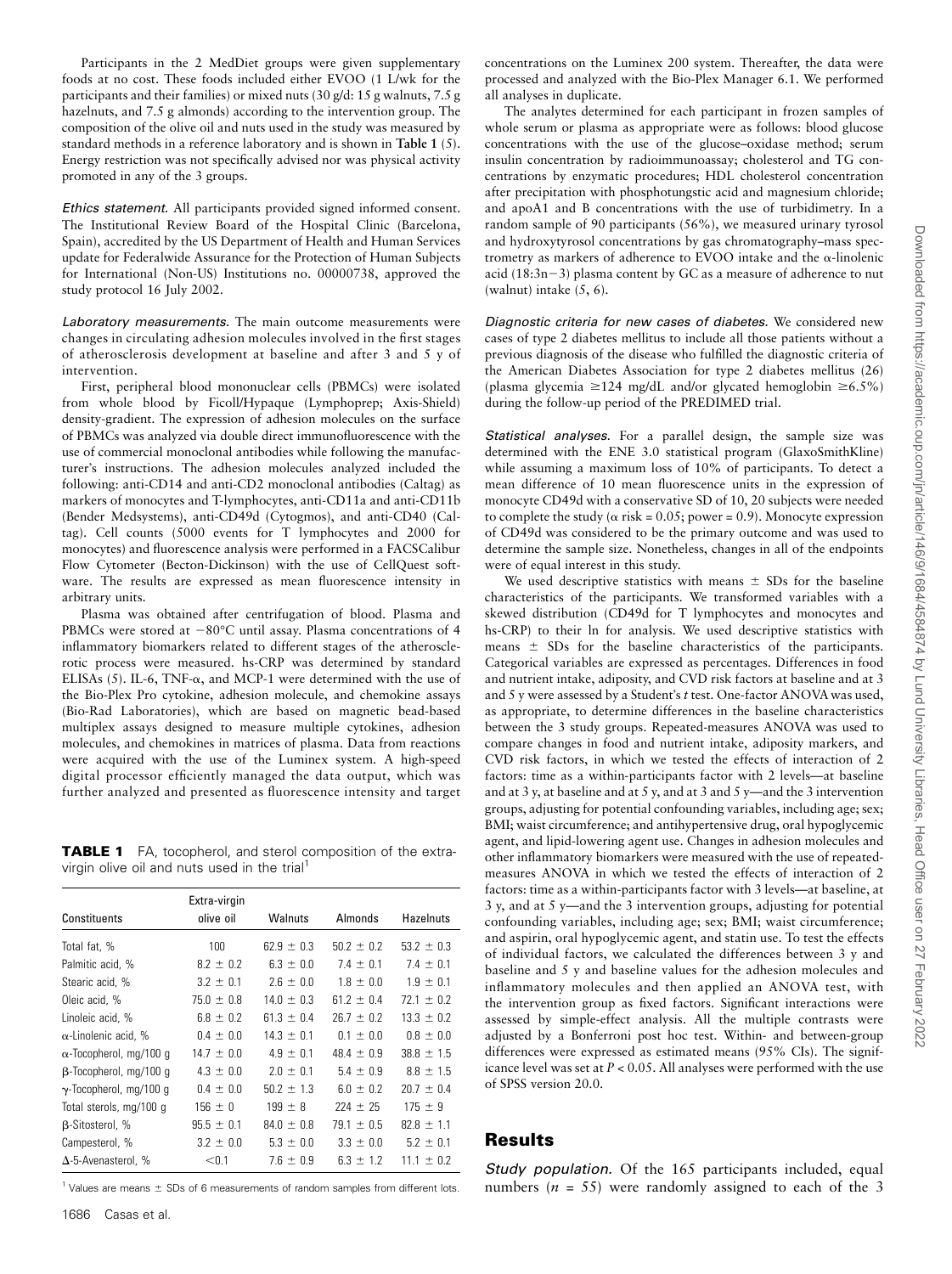intervention groups. The retention rates  $(\geq 96\%$  for all) for the 3- and 5-y follow-ups are shown in Figure 1. One participant was lost to follow-up in each of the 2 MedDiet groups and 3 were lost in the control group.

All participants in this substudy were selected at random and had characteristics similar to those of the whole PREDIMED cohort. The characteristics of the study subjects by intervention group are shown in Table 2. On average, the participants were 66 y old, and nearly one-half were men. Most participants (85%) were overweight or obese, 64% had hypertension, 64% had dyslipidemia, and 77% were diabetic. The numbers of participants who changed medication increased in the 3 intervention groups throughout, but only aspirin use significantly increased in the 3 groups ( $P < 0.001$ ; all). However, the differences between groups in aspirin use did not attain statistical significance  $(P = 0.21)$ .

Food, energy balance, and dietary adherence. Adherence to the supplemental foods was good in the 2 MedDiet groups. Compared with baseline, urinary concentrations of tyrosol and

hydroxytyrosol increased in the MedDiet+EVOO group at 3 and 5 y of intervention ( $P < 0.001$ ; both), whereas the MedDiet+nuts group had an increase in  $\alpha$ -linolenic acid ( $P \le 0.003$ ) that was greater than in the other diet groups at both 3 and 5 y of intervention. A reduction in energy ( $P \le 0.01$ ; all), protein ( $P \le$ 0.04; all), carbohydrate ( $P \le 0.006$ ; all) and cholesterol ( $P \le$ 0.04; all) intake was observed in the 3 groups at 3 and 5 y compared with baseline (Supplemental Table 1). In both assessment periods, total fat and MUFA intake significantly increased in the participants in the MedDiet+EVOO group, whereas PUFA and SFA intake decreased. In the MedDiet+nuts group, we observed an increase in total fat and PUFA intake and a decrease in SFA intake. Finally, the LFD group had a significant decrease in the intake of fiber, total fat, SFAs, and PUFAs; in fact, the LFD group had a reduction of 13% in intake of energy from fat at 5 y.

Participants in the MedDiet+EVOO group significantly increased EVOO consumption and decreased refined olive oil consumption, as well as consumption of pastries, cakes, and sweets, at 3 and 5 y (Supplemental Table 2). Nut consumption



FIGURE 1 Flowchart of the study participants, with detailed information on the participants excluded. MedDiet, Mediterranean diet; MedDiet+EVOO, Mediterranean diet supplemented with 50 mL extra-virgin olive oil/d; MedDiet+nuts, Mediterranean diet supplemented with 30 g mixed nuts/d.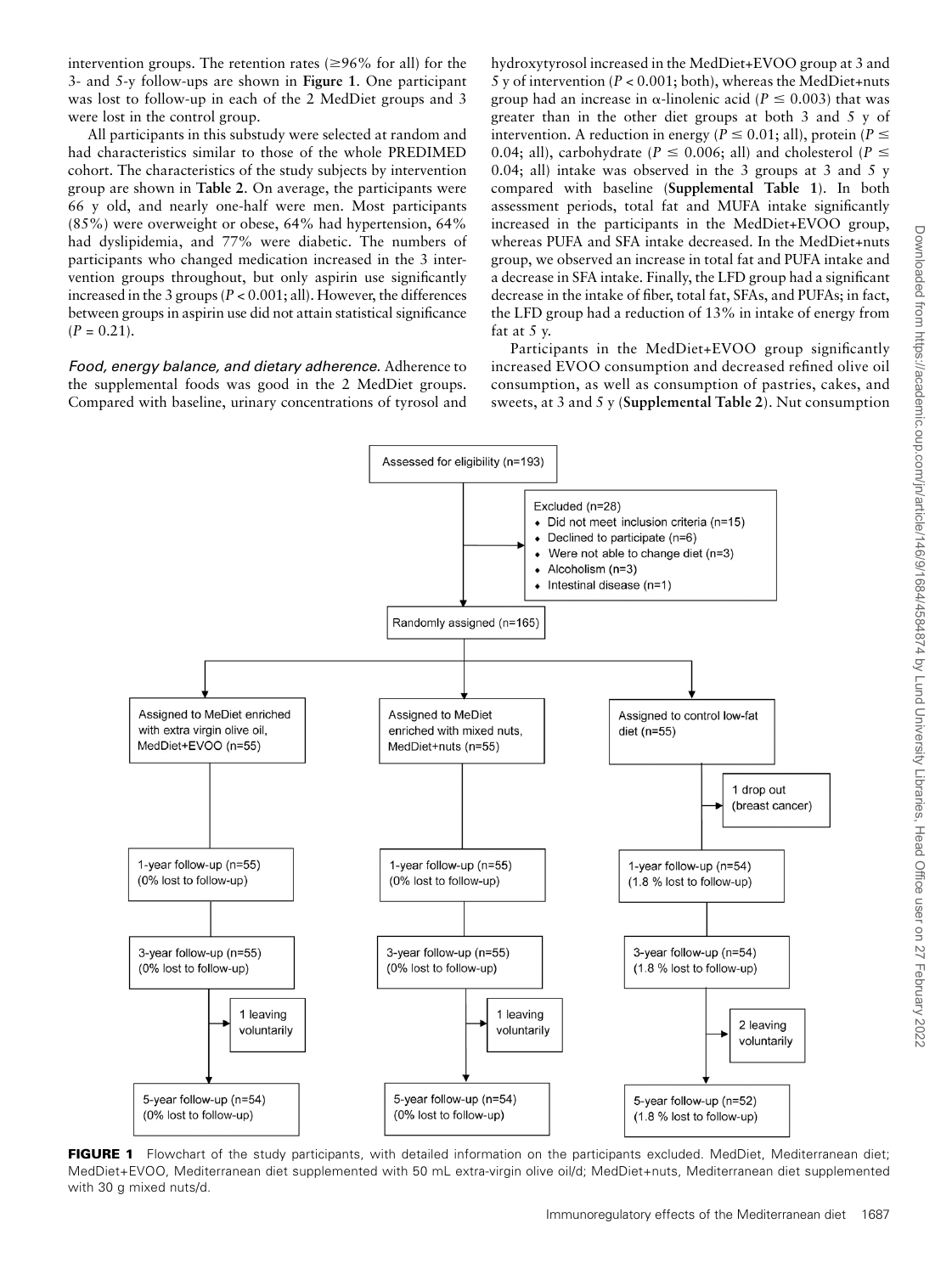|                                       | MedDiet+EV00    | MedDiet+nuts    | LFD             | $P^2$ |
|---------------------------------------|-----------------|-----------------|-----------------|-------|
| Age, y                                | $66.7 \pm 6.0$  | $65.8 \pm 5.6$  | $66.3 \pm 6.3$  | 0.72  |
| Men                                   | 23 (43)         | 31(57)          | 20 (39)         | 0.20  |
| Family history of early-onset CAD     | 15 (28)         | 9(17)           | 11(21)          | 1.00  |
| Current smokers                       | 9(17)           | 11(20)          | 9(17)           | 0.15  |
| BMI, $\text{kg/m}^2$                  | $29.4 \pm 4.0$  | $28.7 \pm 3.1$  | 29.1 $\pm$ 3.8  | 0.60  |
| BMI $\geq$ 25 kg/m <sup>2</sup>       | 47 (87)         | 45 (83)         | 44 (85)         | 0.41  |
| Waist circumference, cm               | $100 \pm 10$    | $101 \pm 8$     | $100 \pm 10$    | 0.83  |
| Waist-to-height ratio                 | $0.47 \pm 0.06$ | $0.47 \pm 0.05$ | $0.47 \pm 0.06$ | 0.97  |
| Glucose, mg/dL                        | $133 \pm 53$    | $136 \pm 55$    | $130 \pm 42$    | 0.86  |
| Glycated hemoglobin, mg/dL            | $6.3 \pm 2.1$   | $6.0 \pm 1.6$   | $6.0 \pm 1.3$   | 0.61  |
| Type 2 diabetes                       | 45 (83)         | 43 (80)         | 35(67)          | 0.23  |
| <b>Diagnosis</b>                      |                 |                 |                 |       |
| $1-5y$                                | 18 (33)         | 21 (38)         | 12 (22)         | 0.21  |
| >5v                                   | 27 (50)         | 22 (41)         | 23 (44)         | 0.10  |
| Hypertension                          | 38 (70)         | 29 (54)         | 35(67)          | 0.10  |
| Dyslipidemia                          | 32 (59)         | 34 (63)         | 36 (69)         | 0.40  |
| <b>Medications</b>                    |                 |                 |                 |       |
| <b>ACE</b> inhibitors                 | 10(19)          | 12 (22)         | 13(25)          | 0.41  |
| <b>Diuretics</b>                      | 12 (22)         | 6(11)           | 12 (23)         | 0.22  |
| Other antihypertensive agents         | 10 (19)         | 8(15)           | 9(17)           | 0.84  |
| <b>Statins</b>                        | 17 (32)         | 14 (26)         | 10 (19)         | 0.56  |
| Other lipid-lowering agents           | 4(7)            | 2(4)            | 4(8)            | 0.27  |
| Insulin                               | 3(6)            | 7(13)           | 3(6)            | 0.51  |
| Oral hypoglycemic drugs               | 29 (54)         | 24 (44)         | 27(52)          | 0.87  |
| <b>Biquanides</b>                     | 11 (20)         | 14 (25)         | 17(37)          | 0.44  |
| Drugs that increase insulin secretion | 14 (26)         | 13 (24)         | 16 (30)         | 0.43  |
| Others                                | 4(7)            | 5(9)            | 3(6)            | 0.19  |
| Aspirin or antiplatelet drugs         | 9(17)           | 8(15)           | 5(10)           | 0.93  |
| <b>NSAIDs</b>                         | 5(9)            | 9(17)           | 6(12)           | 0.52  |

**TABLE 2** Baseline characteristics of the participants at high risk of cardiovascular disease included in the trial and classified according to the dietary intervention administered<sup>1</sup>

 $1$  Values are means  $\pm$  SDs or n (%),  $n = 54$  or 52 (LFD). ACE, angiotensin-converting enzyme; CAD, coronary artery disease; LFD, low-fat diet; MedDiet+EVOO, Mediterranean diet supplemented with 50 mL extra-virgin olive oil/d; MedDiet+nuts, Mediterranean diet supplemented with 30 g mixed nuts/d; NSAID, nonsteroidal anti-inflammatory drug.

 $2$  Pearson's chi-square test for categorical variables and 1-factor ANOVA for continuous variables

increased in the MedDiet+nuts group but decreased in the other 2 groups. At 3 and 5 y, the consumption of vegetables and legumes increased in the 2 MedDiet groups, whereas the consumption of cereals and meat and meat products decreased in all 3 groups. Fruit consumption increased in the 2 MedDiet groups at 3 y, but fish consumption increased after 5 y only in the MedDiet+nuts group. Physical activity was maintained in all of the treatment groups throughout the intervention. Adherence to the MedDiet increased in all of the groups, with between-group differences in favor of the 2 MedDiet arms.

Classic CVD risk factors. Systolic and diastolic BP significantly decreased in the 2 MedDiet groups at 3 and 5 y (Table 3). Compared with the LFD group, the MedDiet+EVOO and MedDiet+nuts groups had a mean reduction of 6–7 and 10– 11 mm Hg in systolic BP and of 5 and 7–8 mm Hg in diastolic BP, respectively, at 3 and 5 y. On the other hand, weight and BMI decreased by  $\geq$ 1% in the MedDiet+EVOO group at 3 and 5 y of intervention. Waist circumference was reduced by  $\geq 1.2\%$  in the 3 intervention groups at 3 y, but only the MedDiet+nuts group showed a significant reduction at 5 y of intervention compared with baseline. Finally, at 3 and 5 y, the MedDiet+EVOO and MedDiet+nuts groups had a reduction in TG, total cholesterol, and LDL cholesterol concentrations; a

decrease in total-to-HDL cholesterol ratio; and an increase in HDL cholesterol concentrations. The LFD group had a significant increase in glucose and glycated hemoglobin concentrations at 5 y.

Compared with the LFD group at both 3 and 5 y, the MedDiet+EVOO group reduced their BMI by  $10\%$  ( $P < 0.001$ ), whereas the MedDiet+nuts group reduced their LDL cholesterol concentrations by 31%.

The number of new cases of diabetes (plasma glucose  $\geq$ 124 mg/dL and glycated hemoglobin  $\geq 6.5\%$ ) was greater in patients in the LFD group (7 cases) than in the 2 MedDiet groups (one in each group)  $(P < 0.001$ ; both).

Adhesion molecules and CD40 expression in PBMCs at 3 and 5 y. CD11a expression on lymphocyte and monocyte surfaces was downregulated in the 3 intervention groups at the 2 time points (Table 4). After 3 and 5 y, CD49d and CD40 expression in peripheral T lymphocytes was downregulated in both MedDiet groups, whereas CD49d expression in T cells was increased in the LFD group. Participants in the control group also had upregulation of CD40 in T lymphocytes at 5 y.

At 3 and 5 y, circulating monocytes were significantly decreased in CD11b, CD49d, and CD40 in the 2 MedDiet groups compared with baseline.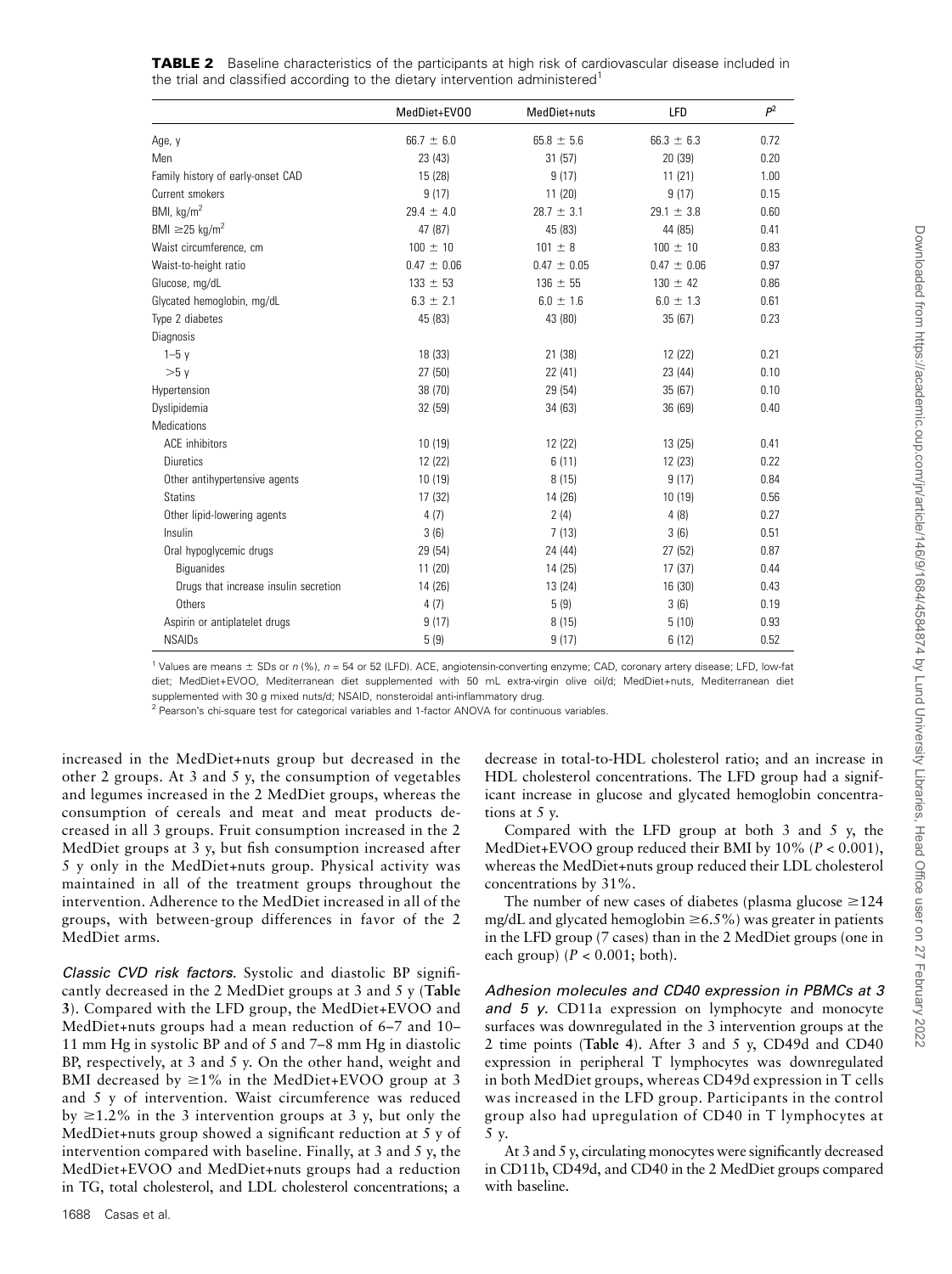|                                            | Intervention group                          |                                            |                                            | Time $\times$          |
|--------------------------------------------|---------------------------------------------|--------------------------------------------|--------------------------------------------|------------------------|
|                                            | MedDiet+EV00                                | MedDiet+nuts                               | LFD                                        | treatment <sup>2</sup> |
| Systolic blood pressure, mm Hg             |                                             |                                            |                                            |                        |
| Baseline <sup>1</sup>                      | $152 \pm 15$                                | $148 \pm 14$                               | $147 \pm 16$                               |                        |
| $\Delta$ 3 y                               | $-6.2$ (-10.0, -2.3)*                       | $-7.2$ (-10.9, -3.6)*                      | $-0.5$ ( $-4.6$ , 3.5)                     | 0.04                   |
| $\Delta$ 5 y                               | $-9.7$ (-13.9, -5.5)*                       | $-10.9$ (-15.0, -6.9) <sup>b*</sup>        | $-1.1$ (-5.5, 3.3) <sup>†</sup>            | 0.03                   |
| Diastolic blood pressure, mm Hg            |                                             |                                            |                                            |                        |
| <b>Baseline</b>                            | $85.1 \pm 8.7$                              | $84.7 \pm 9.1$                             | $81.0 \pm 10.5$                            |                        |
| $\Delta$ 3 y                               | $-5.3$ (-7.6, -3.0)*                        | $-5.5$ ( $-7.8$ , $-3.3$ )*                | $0.1$ (-2.4, 2.5)                          | 0.002                  |
| $\Delta$ 5 y                               | $-7.2$ (-9.7, -4.6)*                        | $-7.8$ ( $-10.3$ , $-5.3$ ) <sup>a*†</sup> | $0.5$ (-2.2, 3.3) <sup>†</sup>             | < 0.001                |
| TGs, mg/dL                                 |                                             |                                            |                                            |                        |
| <b>Baseline</b>                            | $135 \pm 66$                                | $144 \pm 74$                               | $137 \pm 69$                               |                        |
| $\Delta$ 3 y                               | $-19.0$ (-36.1, -1.8)*                      | $-21.6$ ( $-37.8$ , $-5.4$ )*              | $-10.2$ ( $-28.9$ , 8.6)                   | 0.65                   |
| $\Delta$ 5 y                               | $-22.2$ ( $-42.1$ , $-2.3$ )*               | $-24.4$ ( $-43.2$ , $-5.7$ )*              | $-13.7$ ( $-35.4$ , 8.1)                   | 0.75                   |
| Total cholesterol, mg/dL                   |                                             |                                            |                                            |                        |
| <b>Baseline</b>                            | $228 \pm 31$                                | $219 \pm 36$                               | $213 \pm 31$                               |                        |
| $\Delta$ 3 y                               | $-19.2$ (-28.7, -9.8)*                      | $-18.4$ (-27.5, -9.4)*                     | $-7.6$ ( $-18.0$ , 2.8)                    | 0.20                   |
| $\Delta$ 5 y                               | $-31.1$ (-41.2, -21.0) <sup>*†</sup>        | $-39.1$ (-48.9, -29.4) <sup>b*†</sup>      | $-22.7$ (-33.9, -11.5) <sup>*†</sup>       | 0.10                   |
| HDL cholesterol, mg/dL                     |                                             |                                            |                                            |                        |
| <b>Baseline</b>                            | $51.4 \pm 12.3$                             | $47.6 \pm 9.4$                             | $51.7 \pm 15.0$                            |                        |
| $\Delta$ 3 y                               | $7.5$ (4.9, 10.0)*                          | $6.5(4.1, 8.9)^*$                          | $3.9(1.2, 6.7)^{*}$                        | 0.16                   |
| $\Delta$ 5 y                               | 4.4 $(0.2, 8.5)^*$                          | $7.4$ (3.5, 11.3) <sup>*</sup>             | $2.8$ (-1.7, 7.3)                          | 0.30                   |
| LDL cholesterol, mg/dL                     |                                             |                                            |                                            |                        |
| Baseline                                   | $144 \pm 28$                                | $141 \pm 34$                               | $130 \pm 21$                               |                        |
| $\Delta$ 3 y                               | $-11.7$ (-20.0, -3.6)*                      | $-16.5$ ( $-24.5$ , $-8.5$ )*              | $-0.1$ (-9.3, 9.2)                         | 0.03                   |
| $\Delta$ 5 y                               | $-23.8$ ( $-33.8$ , $-13.7$ )* <sup>†</sup> | $-44.2$ (-54.0, -34.4) <sup>a,b*</sup>     | $-7.7$ (-19.0, 3.7) <sup>†</sup>           | < 0.001                |
| Total:HDL cholesterol ratio                |                                             |                                            |                                            |                        |
| Baseline                                   | $4.7 \pm 1.1$                               | $4.7 \pm 1.1$                              | $4.2 \pm 1.2$                              |                        |
|                                            |                                             |                                            | $-0.4$ (-0.7, -0.2)*                       |                        |
| $\Delta$ 3 y                               | $-0.9$ (-1.2, -0.6)*                        | $-0.9$ (-1.2, -0.6)*                       |                                            | 0.02                   |
| $\Delta$ 5 y                               | $-1.0$ (-1.3, -0.6)*                        | $-1.2$ (-1.5, -0.8)*                       | $-0.5$ (-0.9, -0.1)*                       | 0.12                   |
| Glucose, mg/dL                             |                                             |                                            |                                            |                        |
| <b>Baseline</b>                            | $133 \pm 53$                                | $136 \pm 55$                               | $130 \pm 42$                               |                        |
| $\Delta$ 3 y                               | $0.8$ ( $-11.6$ , 13.1)                     | $2.1$ (-9.5, 13.7)                         | $1.4$ (-12.0, 14.8)<br>$16.5(2.7, 30.4)*+$ | 0.99                   |
| $\Delta$ 5 y<br>Glycated hemoglobin, mg/dL | $-2.6$ ( $-15.5$ , 10.2)                    | $0.6$ (-11.4, 12.7)                        |                                            | 0.11                   |
| <b>Baseline</b>                            |                                             |                                            |                                            |                        |
|                                            | $6.3 \pm 2.1$                               | $6.0 \pm 1.6$                              | $6.0 \pm 1.3$                              |                        |
| $\Delta$ 3 y                               | $0.2$ (-0.2, 0.6)                           | $0.3$ (-0.1, 0.6)                          | $0.3$ (-0.1, 0.7)                          | 0.92                   |
| $\Delta$ 5 y                               | $0.1$ (-0.3, 0.4)                           | $0.2$ (-0.2, 0.5)                          | $0.5(0.1, 0.9)$ * <sup>†</sup>             | 0.22                   |
| Weight, kg                                 |                                             |                                            |                                            |                        |
| <b>Baseline</b>                            | $76.3 \pm 18.2$                             | $77.1 \pm 14.5$                            | $75.7 \pm 16.7$                            |                        |
| $\Delta$ 3 y                               | $-0.8$ ( $-0.8$ , $-0.7$ )*                 | $-0.03$ ( $-0.08$ , 0.02)                  | $0.03$ ( $-0.02$ , 0.09)                   | < 0.001                |
| $\Delta$ 5 y                               | $-1.3$ (-1.4, -1.2)*                        | $-0.1$ ( $-0.2$ , 0.1)                     | $0.05$ ( $-0.09$ , 0.2)                    | < 0.001                |
| BMI, $\text{kg/m}^2$                       |                                             |                                            |                                            |                        |
| <b>Baseline</b>                            | $29.4 \pm 4.0$                              | $28.7 \pm 3.1$                             | $29.1 \pm 3.8$                             |                        |
| $\Delta$ 3 y                               | $-0.3$ ( $-0.3$ , $-0.2$ )*                 | $-0.02$ ( $-0.03$ , 0.001)                 | $0.01$ (-0.01, 0.03)                       | < 0.001                |
| $\Delta$ 5 y                               | $-0.5$ (-0.6, -0.5)*                        | $-0.02$ ( $-0.07$ , 0.03)                  | $0.02$ ( $-0.03$ , $0.07$ )                | < 0.001                |
| Waist circumference, cm                    |                                             |                                            |                                            |                        |
| <b>Baseline</b>                            | $100 \pm 10$                                | $101 \pm 8$                                | $101 \pm 9$                                |                        |
| ΔЗу                                        | $-4.0$ (-5.2, -2.8)*                        | $-2.8$ ( $-4.0$ , $-1.6$ )*                | $-2.1$ (-3.4, -0.8)*                       | 0.08                   |
| Δ5у                                        | $-1.2$ (-2.5, 0.2) <sup>†</sup>             | $-1.6$ (-2.9, -0.3)*                       | $-1.5$ ( $-3.0$ , 0.04)                    | 0.90                   |

**TABLE 3** Baseline values and changes in cardiovascular disease risk factors and adiposity after 3 and 5 y of follow-up with the MedDiet+EVOO, MedDiet+nuts, or LFD in subjects at high risk of cardiovascular disease

<sup>1</sup> Values are means  $\pm$  SDs or mean differences (95% CIs), n = 54 or 52 (LFD). <sup>a</sup>Different from LFD,  $P < 0.05$ ; <sup>b</sup>different from MedDiet +EVOO, P < 0.05. \*Different from baseline, P < 0.05; <sup>†</sup>different from Δ 3 y, P < 0.05. LFD, low-fat diet; MedDiet+EVOO, Mediterranean<br>dist susplans at a different from baseline, alian ail/die MadDist and a Maditerranean d diet supplemented with 50 mL extra-virgin olive oil/d; MedDiet+nuts, Mediterranean diet supplemented with 30 g mixed nuts/d. <sup>2</sup> Comparison between measures obtained before and after intervention and between the 3 diet groups,  $P < 0.05$ .

Comparisons between the 3 intervention groups showed a greater reduction of CD49d ( $\geq$ 16%) and CD40 ( $\geq$ 27%) expression in T lymphocytes in the MedDiet+EVOO and MedDiet+nut groups than in the LFD group after 3 and 5 y of intervention.

In relation to monocytes, we observed a greater reduction in CD11b expression ( $\geq$ 40%) in the MedDiet+nut group after 5 y, whereas the expression of CD49d and CD40 ( $\geq$ 49%; both) was lower in the 2 MedDiet groups than that in the LFD group.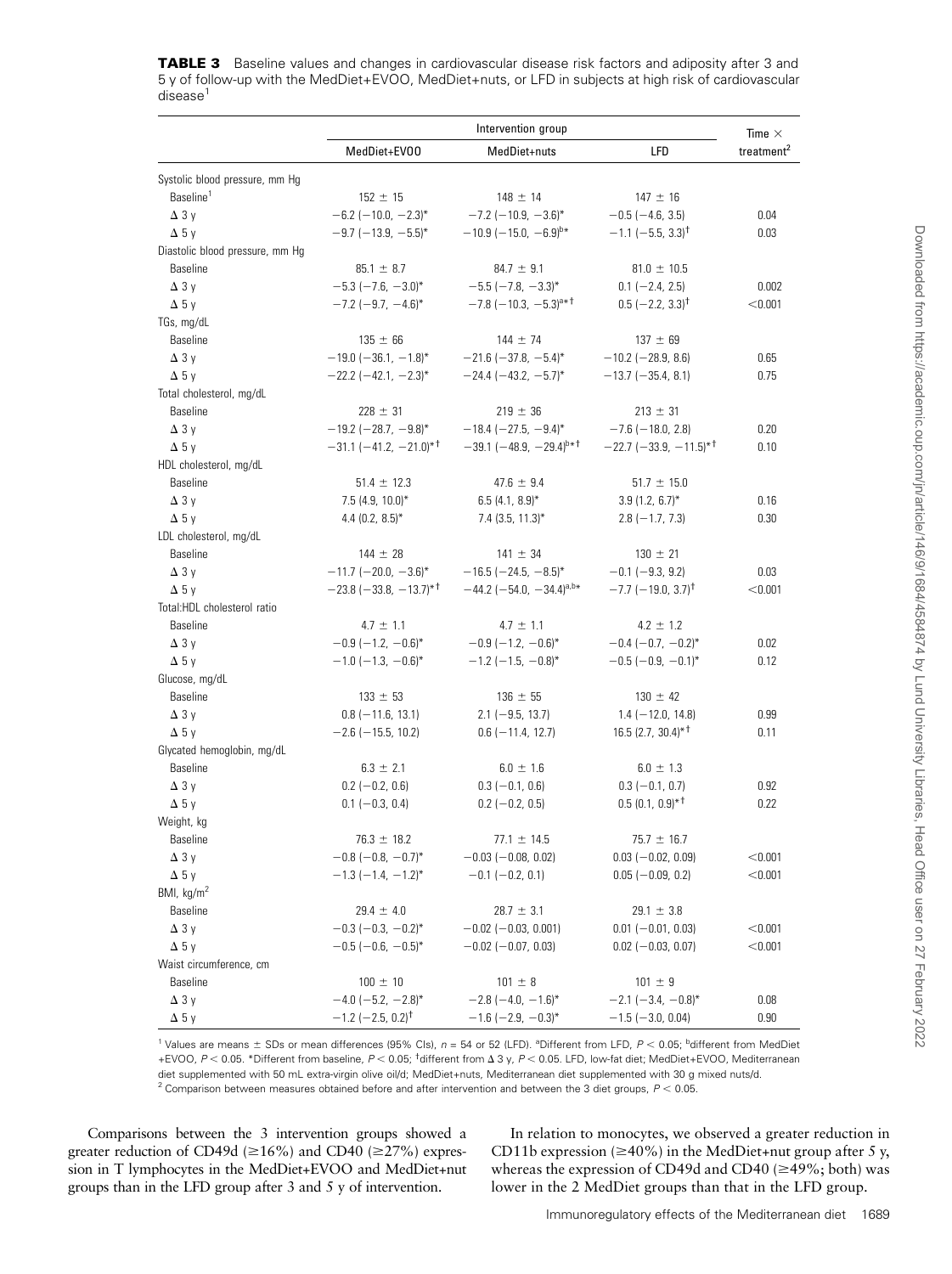|                     | Intervention group                         |                                             |                                | Between-group changes,<br>P-difference <sup>2</sup> |                  |              |
|---------------------|--------------------------------------------|---------------------------------------------|--------------------------------|-----------------------------------------------------|------------------|--------------|
|                     |                                            |                                             |                                | MedDiet+EV00                                        | MedDiet+EV00 vs. | MedDiet+nuts |
|                     | MedDiet+EV00                               | MedDiet+nuts                                | <b>LFD</b>                     | vs. LFD                                             | MedDiet+nuts     | vs. LFD      |
| T lymphocytes (MFI) |                                            |                                             |                                |                                                     |                  |              |
| CD11a               |                                            |                                             |                                |                                                     |                  |              |
| Baseline            | $130 \pm 33$                               | $126 \pm 25$                                | $115 \pm 32$                   |                                                     |                  |              |
| $\Delta$ 3 y        | $-66.9(-81.5, -52.3)^{a*}$                 | $-58.8$ ( $-76.0$ , $-41.7$ )*              | $-33.5$ ( $-51.1$ , $-16.0$ )* | 0.03                                                | 0.31             | 0.92         |
| $\Delta$ 5 y        | $-71.8$ ( $-88.5$ , $-55.0$ )*             | $-55.6$ ( $-75.4$ , $-35.8$ )*              | $-40.3$ (-60.5, -20.1)*        | 0.03                                                | 0.01             | 1.00         |
| CD49d               |                                            |                                             |                                |                                                     |                  |              |
| Baseline            | $46.2 \pm 1.7$                             | $44.4 \pm 1.7$                              | $35.7 \pm 1.7$                 |                                                     |                  |              |
| $\Delta$ 3 y        | $-10.8$ (-16.6, -6.1) <sup>a*</sup>        | $-9.0$ ( $-15.8$ , $-3.9$ ) <sup>a*</sup>   | 18.5 (16.0, 20.0)*             | < 0.001                                             | 1.00             | < 0.001      |
| $\Delta$ 5 v        | $-13.3$ (-18.5, -9.1) <sup>a*</sup>        | $-10.6$ (-16.5, -6.1) <sup>a*</sup>         | 15.3 (16.0, 14.0)*             | < 0.001                                             | 0.93             | < 0.001      |
| CD40                |                                            |                                             |                                |                                                     |                  |              |
| Baseline            | $47.8 \pm 1.8$                             | $51.5 \pm 1.8$                              | $38.6 \pm 1.4$                 |                                                     |                  |              |
| $\Delta$ 3 y        | $-13.7$ (-18.8, -9.4)*                     | $-14.5$ (-20.4, -15.1)*                     | $0.4 (-3.5, 3.2)$              | 0.01                                                | 1.00             | 0.02         |
| $\Delta$ 5 y        | $-15.6$ (-19.1, -12.7) <sup>a*</sup>       | $-18.3$ (-22.6, -14.8) <sup>a*</sup>        | $17.4(15.4.19.5)*+$            | < 0.001                                             | 1.00             | < 0.001      |
| Monocytes (MFI)     |                                            |                                             |                                |                                                     |                  |              |
| CD11a               |                                            |                                             |                                |                                                     |                  |              |
| Baseline            | $82.3 \pm 26.4$                            | $80.7 \pm 35.1$                             | $74.2 \pm 22.8$                |                                                     |                  |              |
| $\Delta$ 3 y        | $-50.1$ ( $-60.3$ , $-39.9$ )*             | $-48.2(-61.1, -35.4)$ *                     | $-41.9$ (-55.2, -28.6)*        | 0.34                                                | 1.00             | 1.00         |
| $\Delta$ 5 y        | $-60.5$ ( $-71.4$ $-49.6$ ) <sup>a*†</sup> | $-54.4$ (-68.2, -40.7) <sup>*†</sup>        | $-41.2$ (-55.5, -27.0)*        | 0.03                                                | 0.33             | 1.00         |
| CD11b               |                                            |                                             |                                |                                                     |                  |              |
| Baseline            | $45.5 \pm 16.0$                            | $43.6 \pm 13.1$                             | $42.4 \pm 15.2$                |                                                     |                  |              |
| $\Delta$ 3 y        | $-10.0$ ( $-17.4$ , $-2.7$ )*              | $-7.5$ ( $-15.1$ , 0.1)*                    | $-4.3$ ( $-12.9$ , 4.4)        | 0.85                                                | 1.00             | 1.00         |
| $\Delta$ 5 v        | $-22.9$ (-31.4, -14.4) <sup>a*†</sup>      | $-17.3$ (-26.0, -8.5) <sup>a*†</sup>        | $-3.2$ ( $-13.2$ , 6.9)        | < 0.001                                             | 0.82             | 0.01         |
| CD49d               |                                            |                                             |                                |                                                     |                  |              |
| Baseline            | $35.8 \pm 1.7$                             | $40.8 \pm 1.6$                              | $33.6 \pm 1.4$                 |                                                     |                  |              |
| $\Delta$ 3 y        | $-18.9$ (-22.7, -15.7) <sup>a*</sup>       | $-24.3$ ( $-29.9$ , $-19.7$ ) <sup>a*</sup> | $-4.5$ ( $-7.7$ , $-2.0$ )     | < 0.001                                             | 1.00             | < 0.001      |
| $\Delta$ 5 v        | $-19.6$ (-23.2, -16.6) <sup>a*</sup>       | $-23.6$ ( $-28.6$ . $-19.4$ ) <sup>a*</sup> | $0.3(-1.2, 1.4)^{\dagger}$     | < 0.001                                             | 1.00             | < 0.001      |
| CD40                |                                            |                                             |                                |                                                     |                  |              |
| Baseline            | $34.2 \pm 1.5$                             | $40.7 \pm 1.7$                              | $33.9 \pm 1.5$                 |                                                     |                  |              |
| $\Delta$ 3 y        | $-17.2$ (-20.4, -14.4) <sup>a*</sup>       | $-21.5$ ( $-26.4$ $-17.5$ ) <sup>a*</sup>   | $-0.4$ ( $-2.2$ , 0.9)         | < 0.001                                             | 1.00             | < 0.001      |
| $\Delta$ 5 y        | $-18.5$ (-21.9, -15.6) <sup>a*</sup>       | $-22.7$ (-27.7, -18.5) <sup>a*</sup>        | $-2.2$ ( $-4.1$ , $-0.6$ )     | < 0.001                                             | 1.00             | < 0.001      |

TABLE 4 Baseline values and changes in adhesion molecule expression in circulating T lymphocytes and monocytes after 3 and 5 y of follow-up with the MedDiet+EVOO, MedDiet+nuts, or LFD in subjects at high risk of cardiovascular disease<sup>1</sup>

<sup>1</sup> Values are means  $\pm$  SDs or mean differences (95% Cls), n = 54 or 52 (LFD). <sup>a</sup>Different from LFD,  $P$  < 0.05. \*Different from baseline,  $P$  < 0.05; <sup>†</sup>different from 3 y of intervention, P< 0.05. LFD, low-fat diet; MedDiet+EVOO, Mediterranean diet supplemented with 50 mL extra-virgin olive oil/d; MedDiet+nuts, Mediterranean diet supplemented with 30 g mixed nuts/d; MFI, mean fluorescence intensity.

<sup>2</sup> Significant differences in changes between groups,  $P < 0.05$ .

Plasma inflammatory biomarkers. At 3 and 5 y, participants in both MedDiet groups also had significant reductions in plasma concentrations of hs-CRP ( $\geq 30\%$ ;  $P \leq 0.02$  for both), IL-6 ( $\geq$ 35%; P  $\leq$  0.005 for both), TNF- $\alpha$  ( $\geq$ 21%; P  $\leq$  0.04 for both), and MCP-1 ( $\geq 16\%$ ;  $P \leq 0.009$  for both), whereas the changes in the LFD group were not significant ( $P = 0.3{\text -}0.7$ ) (Table 5). Comparisons between groups showed significant reductions in the MedDiet+EVOO group for all inflammatory markers evaluated ( $P \le 0.006$ ; all) compared with the LFD group, whereas those allocated to the MedDiet+nut group only had a significant reduction in MCP-1 and IL-6 ( $P \le 0.002$ ; both) compared with the LFD group.

# **Discussion**

Adherence to the MedDiet downregulates the expression of adhesion molecules on circulating T lymphocyte (CD11a, CD49d, and CD40) and monocyte (CD11a, CD11b, CD49d, and CD40) surfaces, as well as inflammatory biomarkers (TNF- $\alpha$ , IL-6, MCP-1, and hs-CRP) in serum. These molecules play an

essential role in the recruitment of monocytes from the bloodstream to the subendothelial space in the initial stages of atherogenesis and throughout its course. This antiinflammatory effect of the MedDiet was maintained in the long-term and also was associated with an improvement in classic CVD risk factors, including reduced BP and waist circumference and a shift in the lipid profile toward less atherogenicity. A large body of scientific evidence supports the cardioprotective effect of the MedDiet (5, 6, 19, 20, 27). The best proof of the health effects of the MedDiet has been provided by the results of the PREDIMED study, which showed that a MedDiet supplemented with EVOO or nuts reduces the incidence of CVD events by 30% in subjects at high risk of CVD (6). In addition, the PREDIMED study has also investigated the mechanisms involved in this salutary effect. The results of the present study suggest that the MedDiet has a dual effect against CVD. First, it improves the classic CVD risk factors  $(5, 19, 20)$ , and, second, it has a significant antiinflammatory effect (14, 19, 20) in the short- and long-terms. Thus, the MedDiet reduces systolic and diastolic BP (5, 17, 18)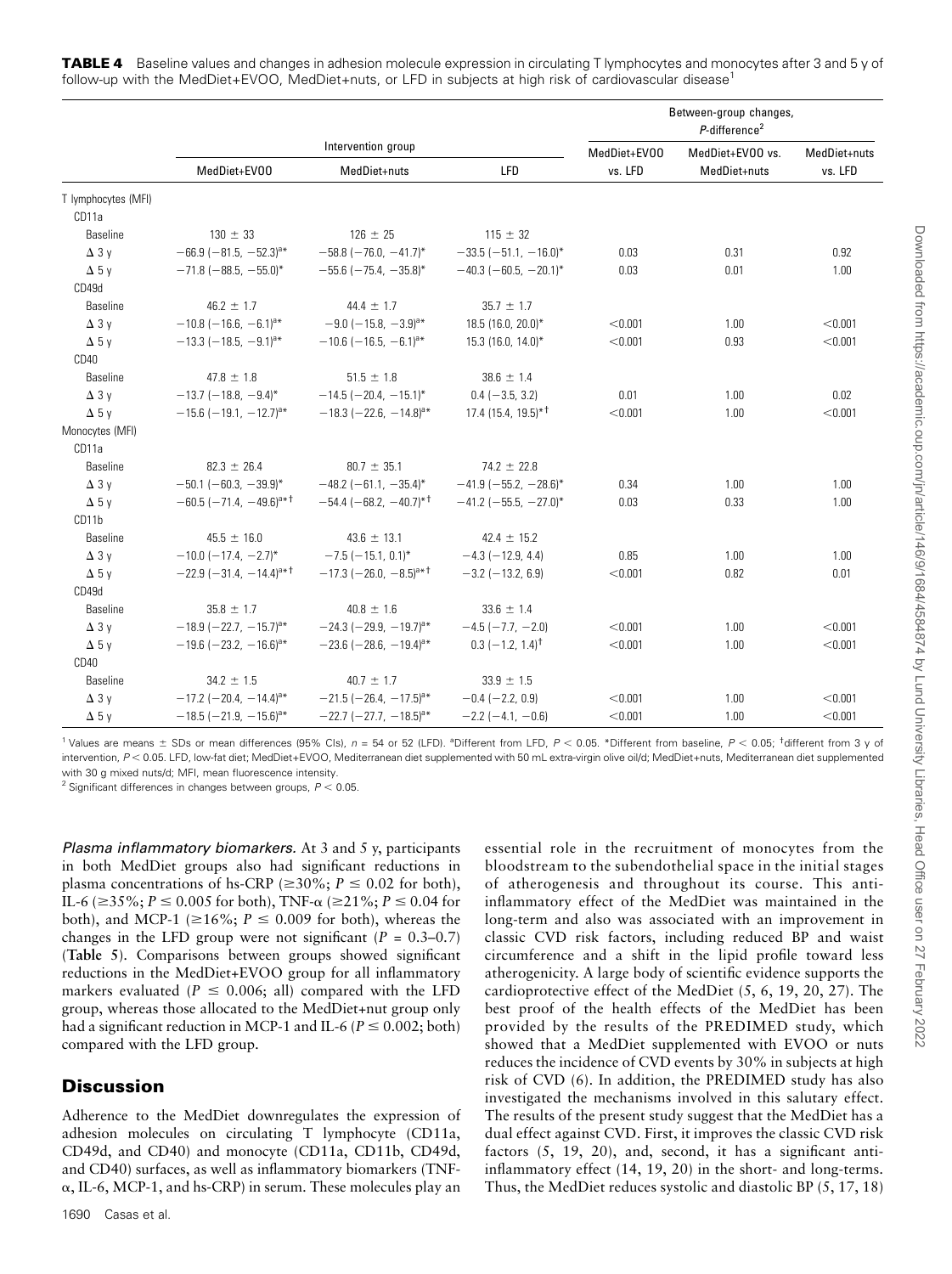| <b>TABLE 5</b> Baseline values and changes in inflammatory serum biomarkers after 3 and 5 y of follow-up with the MedDiet+EVOO, |
|---------------------------------------------------------------------------------------------------------------------------------|
| MedDiet+Nuts, or LFD in subjects at high risk of cardiovascular disease $^1$                                                    |

|                       | Intervention group                |                                   |                        | Between-group changes, P-difference <sup>2</sup> |                  |                      |
|-----------------------|-----------------------------------|-----------------------------------|------------------------|--------------------------------------------------|------------------|----------------------|
|                       |                                   |                                   |                        | MedDiet+EV00                                     |                  |                      |
|                       | MedDiet+EV00                      | MedDiet+nuts                      | LFD                    | MedDiet+EV00 vs. LFD                             | vs. MedDiet+nuts | MedDiet+nuts vs. LFD |
| MCP-1, pg/mL          |                                   |                                   |                        |                                                  |                  |                      |
| Baseline              | $4.3 \pm 2.3$                     | $4.6 \pm 2.2$                     | $3.8 \pm 1.2$          |                                                  |                  |                      |
| $\Delta$ 3 y          | $-1.4$ (-1.9, -0.9) <sup>*</sup>  | $-0.7$ (-1.3, -0.1) <sup>b*</sup> | $-0.3$ ( $-1.0$ , 0.4) | 0.001                                            | 0.04             | 0.50                 |
| $\Delta$ 5 v          | $-1.2$ (-1.9, -0.6)*              | $-1.4$ (-2.1, -0.7) <sup>*†</sup> | $-0.1$ ( $-0.9$ , 0.7) | 0.003                                            | 1.00             | 0.002                |
| $IL-6$ , pg/mL        |                                   |                                   |                        |                                                  |                  |                      |
| Baseline              | $1.3 \pm 1.2$                     | $1.4 \pm 1.3$                     | $1.0 \pm 0.8$          |                                                  |                  |                      |
| $\Delta$ 3 y          | $-0.5$ (-0.9, -0.2)*              | $-0.4$ (-0.8, -0.1)*              | $0.1$ (-0.3, 0.5)      | 0.006                                            | 1.00             | 0.08                 |
| $\Delta$ 5 y          | $-0.6$ (-0.9, -0.3)*              | $-0.6$ (-0.9, -0.2)*              | $0.02$ (-0.3, 0.4)     | 0.003                                            | 1.00             | 0.001                |
| TNF- $\alpha$ , pg/mL |                                   |                                   |                        |                                                  |                  |                      |
| Baseline              | $3.6 \pm 2.8$                     | $3.6 \pm 4.2$                     | $2.3 \pm 1.8$          |                                                  |                  |                      |
| $\Delta$ 3 y          | $-1.6$ (-2.5, -0.7)*              | $-1.0$ (-1.9, -0.04)*             | $0.3$ (-0.8, 1.5)      | < 0.001                                          | 0.91             | 0.02                 |
| $\Delta$ 5 y          | $-1.9(-2.7, -1.1)^{*}$            | $-1.2$ (-2.0, -0.3)*              | $-0.4$ ( $-1.4$ , 0.6) | 0.006                                            | 0.82             | 0.10                 |
| hs-CRP, g/L           |                                   |                                   |                        |                                                  |                  |                      |
| Baseline              | $3.7 \pm 1.7$                     | $3.5 \pm 1.8$                     | $3.4 \pm 1.7$          |                                                  |                  |                      |
| $\Delta$ 3 y          | $-1.8$ (-2.4, -1.4) <sup>a*</sup> | $-1.3$ (-1.8, -1.0) <sup>a*</sup> | 1.4(0.9, 1.7)          | < 0.001                                          | 0.16             | 0.003                |
| $\Delta$ 5 y          | $-2.0$ (-2.7, -1.4) <sup>a*</sup> | $-1.5$ (-2.0, -1.1)*              | $1.1$ (0.7, 1.7)       | 0.001                                            | 0.31             | 0.08                 |

<sup>1</sup> Values are means  $\pm$  SDs or mean differences (95% CIs), n = 54 or 52 (LFD). <sup>a</sup>Different from LFD,  $P < 0.05$ , <sup>b</sup>different from MedDiet+EVOO,  $P < 0.05$ . \*Different from baseline,  $P$  < 0.05; <sup>T</sup>different from 3 y of intervention, P < 0.05. hs-CRP, high-sensitivity C-reactive protein; LFD, low-fat diet; MCP-1, monocyte chemoattractant protein 1; MedDiet +EVOO, Mediterranean diet supplemented with 50 mL extra-virgin olive oil/d; MedDiet+nuts, Mediterranean diet supplemented with 30 g mixed nuts/d. <sup>2</sup> Significant differences in changes between groups,  $P < 0.05$ .

and fasting glucose concentrations (17, 27), improves insulin resistance (27, 28), and decreases abdominal fat (28, 29, 30, 31). Lipid profiles (5) also improved with a decrease in LDL cholesterol and an increase in HDL cholesterol in the 2 MedDiet groups. Furthermore, the MedDiet seems to exert its effects on classic risk factors at an early stage (3 mo) (19). Experimental and clinical studies have shown that the MedDiet exerts its anti-inflammatory and immunomodulating effects by downregulating the expression of leukocyte adhesion molecules (19, 20) and decreasing proinflammatory interleukins (IL-1, and IL-6), hs-CRP, TNF- $\alpha$  and its receptors, chemoattractant molecules (MCP-1), and soluble endothelial adhesion molecules (soluble VCAM-1, ICAM-1, and E- and P-selectin) (5, 14, 19, 20). Moreover, the MedDiet also downregulates the expression of molecules related to plaque instability, such as IL-18, matrix metalloproteinase 9, and TGF-b1 (20). The results of the present study confirm the long-term anti-inflammatory effects of the MedDiet.

An important question is whether it is the MedDiet pattern itself or specific food components that are responsible for these effects. Olive oil is one of the main components of the MedDiet. Besides MUFAs, EVOO contains  $\alpha$ -tocopherol and phenolic compounds with strong antioxidant and anti-inflammatory properties (32, 33). In vitro and ex vivo studies with EVOO have shown downregulation of the expression of systemic VCAM-1, ICAM-1, and E-selectin in circulating lymphocytes and monocytes (33) and decreases in plasma concentrations of IL-6 and CRP in patients with stable CAD (34). In addition, cross-sectional studies (35) have shown low concentrations of VCAM-1, ICAM-1, IL-6, and CRP in subjects who consume the highest amount of EVOO.

In a study that used a nutrigenomic approach, the 3-wk intake of EVOO reduced the gene expression on PBMNCs of CD40L, its downstream products, and related genes involved in atherogenic and inflammatory processes in humans (36). These results are in accordance with the reduction of the expression of CD40 on T lymphocytes and monocytes in a short- (3- and 12-mo)  $(19, 20)$  and long-term follow-up of 3 and 5 y.

However, nuts, another key component of the MedDiet, are rich in unsaturated FAs ( $\alpha$ -linolenic acid in the case of walnuts), fiber, phytosterols, folic acid, and vitamin E and polyphenols (37). Nut consumption also has been associated with decreased concentrations of IL-6, CRP, and fibrinogen in cross-sectional studies (35, 38), as well as lower plasma concentrations of soluble VCAM-1, soluble ICAM-1, and soluble E-selectin in hypercholesterolemic patients in interventional studies (39). On the other hand, several studies have associated the immunomodulatory and anti-inflammatory effects of the MedDiet with the dietary pattern itself and not with specific foods (23, 40–42), showing reductions in the concentrations of biomarkers of inflammation and endothelial dysfunction (CRP, IL6, ICAM-1, and VCAM-1) in subjects with greater adherence to the MedDiet. However, these studies all evaluated the effects of the MedDiet at only 3–12 mo after intervention.

After 3 and 5 y of intervention, the 2 MedDiet groups in the current study showed increased adherence to the MedDiet as assessed by food questionnaires and to the supplemental foods as assessed by changes in objective biomarkers, such as plasma urinary tyrosol and hydroxytyrosol concentrations (as a measure of adherence to EVOO consumption recommendations) and the plasma  $\alpha$ -linolenic acid proportion (as a measure of adherence to walnut consumption recommendations). Concomitantly, we observed a downregulation of the expression of T lymphocyte and monocyte adhesion molecules. Therefore, according to these results, the composition of the diet could lead to a modification in the expression of leukocyte adhesion molecules in participants assigned to the 2 MedDiet groups and not only could modify the expression of these adhesion molecules in the short- and medium-term but could also maintain or even increase these effects in the long-term, for  $\geq$ 5 y of follow-up.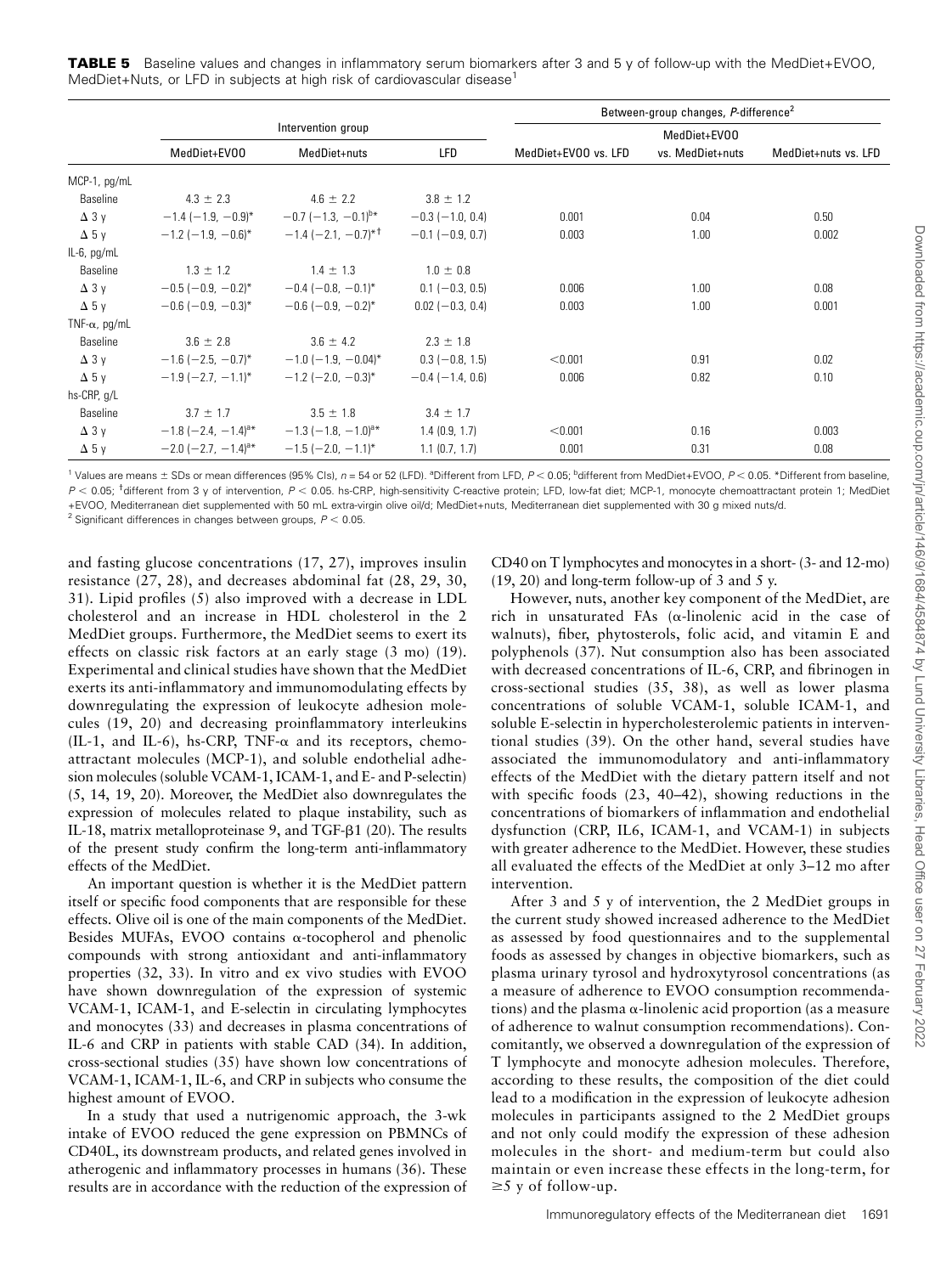Our study has several strengths, including its randomized design, reproduction of real life conditions such as homeprepared foods, excellent completion rates and good compliance, which were assessed with serum biomarkers and close monitoring of the participants, the number of inflammatory leukocyte adhesion molecules evaluated, and, importantly, the long duration of the follow-up.

Nonetheless, there are also limitations to our study. The results cannot be generalized to other populations because these participants were older subjects at high risk of CAD. Other limitation of the study could be that a great proportion of our patients had type 2 diabetes, which may have had a great effect on the development of atherogenesis (inflammation and inmune cell activation); therefore, these data should be replicated in another cohort with lower inicidence of type 2 diabetes.

However, the outcomes of the study included changes in classic CVD risk factors and inflammatory molecules, whereas the effects on other variables related to arterial structure and function or oxidative stress were not studied.

In sum, the current study supports the recommendation of the MedDiet as a useful dietary strategy for CVD prevention. This healthy effect seems to be achieved through several mechanisms, including the modulation of inflammatory response and improvement in classic CVD risk factors that are maintained in the long-term.

#### Acknowledgments

RC, ES, MU-S, and RE conceived of and designed the study and wrote the paper; RC and OC conducted the research; RC, ES, MU-S, ER, and RE analyzed and interpreted the data; RC, ES, R-ML-R, and RE drafted the article; and RE had primary responsibility for the final content. All authors critically revised the manuscript and read and approved the final manuscript.

#### References

- 1. Gotsis E, Anagnostis P, Mariolis A, Vlachou A, Katsiki N, Karagiannis A. Health benefits of the Mediterranean Diet: an update of research over the last 5 years. Angiology 2015;66:304–18.
- Serra-Majem L, Roman B, Estruch R. Scientific evidence of interventions using the Mediterranean diet: a systematic review. Nutr Rev 2006;64:S27–47.
- Núñez-Córdoba JM, Valencia-Serrano F, Toledo E, Alonso A, Martínez-González MA. The Mediterranean diet and incidence of hypertension: the Seguimiento Universidad de Navarra (SUN) Study. Am J Epidemiol 2009;169:339–46.
- 4. Vincent-Baudry S, Defoort C, Gerber M, Bernard M-C, Verger P, Helal O, Portugal H, Planells R, Grolier P, Amiot-Carlin MJ, et al. The Medi-RIVAGE study: reduction of cardiovascular disease risk factors after a 3-mo intervention with a Mediterranean-type diet or a low-fat diet. Am J Clin Nutr 2005;82:964–71.
- 5. Estruch R, Martínez-González MA, Corella D, Salas-Salvadó J, Ruiz-Gutiérrez V, Covas MI, Fiol M, Gómez-Gracia E, López-Sabater MC, Vinyoles E, et al. Effects of a Mediterranean-style diet on cardiovascular risk factors: a randomized trial. Ann Intern Med 2006;145:1–11.
- 6. Estruch R, Ros E, Salas-Salvadó J, Covas MI, Corella D, Arós F, Gómez-Gracia E, Ruiz-Gutiérrez V, Fiol M, Lapetra J, et al. Primary prevention of cardiovascular disease with a Mediterranean diet. N Engl J Med 2013;368:1279–90.
- 7. Martínez-González MA, Zazpe I, Razquin C, Sánchez-Tainta A, Corella D, Salas-Salvadó J, Toledo E, Ros E, Muñoz MÁ, Recondo J, et al. Empirically-derived food patterns and the risk of total mortality and cardiovascular events in the PREDIMED study. Clin Nutr 2015;34: 859–67.
- 8. de Lorgeril M, Renaud S, Mamelle N, Salen P, Martin JL, Monjaud I, Guidollet J, Touboul P, Delaye J. Mediterranean alpha-linolenic acidrich diet in secondary prevention of coronary heart disease. Lancet 1994;343:1454–9.
- 9. Kleemann R, Zadelaar S, Kooistra T. Cytokines and atherosclerosis: a comprehensive review of studies in mice. Cardiovasc Res 2008;79:360–76.
- 10. Vilahur G, Badimon L. Antiplatelet properties of natural products. Vascul Pharmacol 2013;59:67–75.
- 11. Cole JE, Georgiou E, Monaco C. The expression and functions of tolllike receptors in atherosclerosis. Mediators Inflamm 2010;2010: 393946.
- 12. Lundberg AM, Hansson GK. Innate immune signals in atherosclerosis. Clin Immunol 2010;134:5–24.
- 13. Ilhan F, Kalkanli ST. Atherosclerosis and the role of immune cells. World J Clin Cases 2015;3:345–52.
- 14. Urpi-Sarda M, Casas R, Chiva-Blanch G, Romero-Mamani ES, Valderas-Martínez P, Salas-Salvadó J, Covas MI, Toledo E, Andres-Lacueva C, Llorach R, et al. The Mediterranean diet pattern and its main components are associated with lower plasma concentrations of tumor necrosis factor receptor 60 in patients at high risk for cardiovascular disease. J Nutr 2012;142:1019–25.
- 15. Medina-Remón A, Tresserra-Rimbau A, Pons A, Tur JA, Martorell M, Ros E, Buil-Cosiales P, Sacanella E, Covas MI, Corella D, et al. Effects of total dietary polyphenols on plasma nitric oxide and blood pressure in a high cardiovascular risk cohort. The PREDIMED randomized trial. Nutr Metab Cardiovasc Dis 2015;25:60–7.
- 16. Massaro M, Scoditti E, Carluccio MA, De Caterina R. Nutraceuticals and prevention of atherosclerosis: focus on omega-3 polyunsaturated fatty acids and Mediterranean diet polyphenols. Cardiovasc Ther 2010;28:e13–9.
- 17. Doménech M, Roman P, Lapetra J, García de la Corte FJ, Sala-Vila A, de la Torre R, Corella D, Salas-Salvadó J, Ruiz-Gutiérrez V, Lamuela-Raventós RM, et al. Mediterranean diet reduces 24-hour ambulatory blood pressure, blood glucose, and lipids: one-year randomized, clinical trial. Hypertension 2014;64:69–76.
- 18. Toledo E, Hu FB, Estruch R, Buil-Cosiales P, Corella D, Salas-Salvado J, ´ Covas MI, Arós F, Gómez-Gracia E, Fiol M, et al. Effect of the Mediterranean diet on blood pressure in the PREDIMED trial: results from a randomized controlled trial. BMC Med 2013;11:207.
- 19. Mena M-P, Sacanella E, Vazquez-Agell M, Morales M, Fito M, Escoda ´ R, Serrano-Martínez M, Salas-Salvadó J, Benages N, Casas R, et al. Inhibition of circulating immune cell activation: a molecular antiinflammatory effect of the Mediterranean diet. Am J Clin Nutr 2009;89: 248–56.
- 20. Casas R, Sacanella E, Urpí-Sardà M, Chiva-Blanch G, Ros E, Martínez-González MA, Covas MI, Rosa Ma Lamuela-Raventos, Salas-Salvadó J, Fiol M, et al. The effects of the Mediterranean diet on biomarkers of vascular wall inflammation and plaque vulnerability in subjects with high risk for cardiovascular disease. A randomized trial. PLoS One 2014;9:e100084.
- 21. Flores-Mateo G, Elosua R, Rodriguez-Blanco T, Basora-Gallisà J, Bulló M, Salas-Salvadó J, Martínez-González MA, Estruch R, Corella D, Fitó M, et al. Oxidative stress is associated with an increased antioxidant defense in elderly subjects: a multilevel approach. PLoS One 2014;9: e105881.
- 22. Marín C, Yubero-Serrano EM, López-Miranda J, Pérez-Jiménez F. Endothelial aging associated with oxidative stress can be modulated by a healthy Mediterranean diet. Int J Mol Sci 2013;14:8869–89.
- 23. Esposito K, Marfella R, Ciotola M, Di Palo C, Giugliano F, Giugliano G, D'Armiento M, D'Andrea F, Giugliano D. Effect of a Mediterraneanstyle diet on endothelial dysfunction and markers of vascular inflammation in the metabolic syndrome: a randomized trial. JAMA 2004; 292:1440–6.
- 24. Marin C, Ramirez R, Delgado-Lista J, Yubero-Serrano EM, Perez-Martinez P, Carracedo J, Garcia-Rios A, Rodriguez F, Gutierrez-Mariscal FM, Gomez P, et al. Mediterranean diet reduces endothelial damage and improves the regenerative capacity of endothelium. Am J Clin Nutr 2011;93:267–74.
- 25. USDA. Nutrition and your health: dietary guidelines for Americans [Internet]. Washington (DC): US Department of Agriculture; 2000 [cited 2016 Jul 6]. Available from: http://www.health.gov/dietaryguidelines/ dga2000/document/contents.htm.
- 26. American Diabetes Association. Standards of medical care in diabetes– 2010. Diabetes Care 2010;33 Suppl 1:S11–61.
- 27. Fitó M, Estruch R, Salas-Salvadó J, Martínez-Gonzalez MA, Arós F, Vila J, Corella D, Díaz O, Sáez G, de la Torre R, et al. Effect of the Mediterranean diet on heart failure biomarkers: a randomized sample from the PREDIMED trial. Eur J Heart Fail 2014;16:543–50.